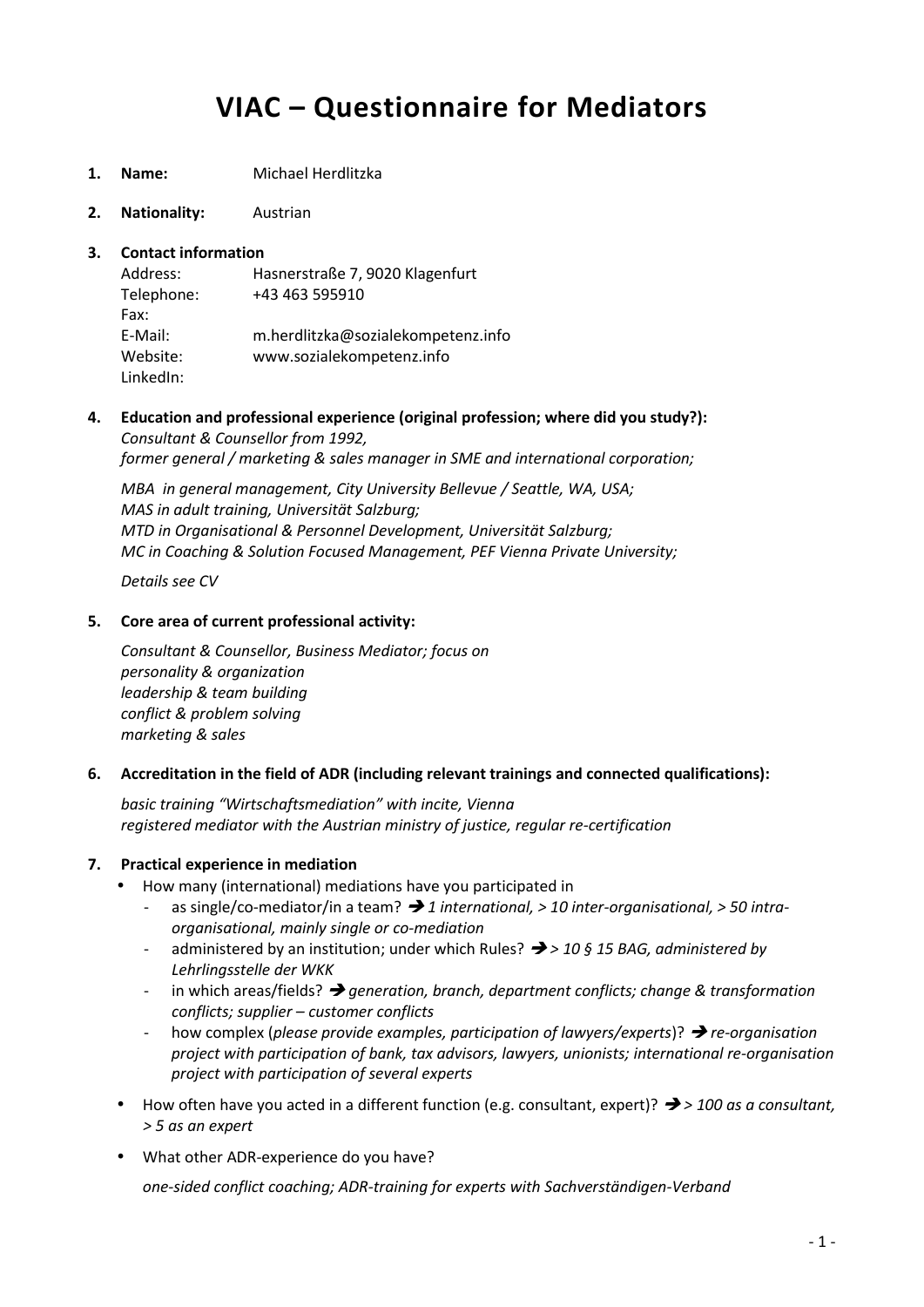# **8. Languages (including levels)**

# Mother tongue: *German*

Working languages (i.e. languages in which you have both a spoken and written command so that you may conduct mediation proceedings in this language): *English fluent in conversation / negotiation / moderation / training / mediation*

Basic knowledge: *Italian*

## **9. Style of mediation**

*Where do you see yourself? Please tick box as appropriate or indicate your preferred style.*



#### **INTERACTION DIMENSION**

*©* Alexander, Nadja (2011) "The Mediation Meta-Model - the realities of mediation practice," *ADR Bulletin*: Vol. 12: No. 6, Article 5. Available at: http://epublications.bond.edu.au/adr/vol12/iss6/5; *see also here for a detailed description of the 6 mediation styles.*

*mainly facilitative, developing dialogue*

# **10. Please describe aspects of your personality which could be interesting to clients you are going to mediate; what would former clients emphasize in your work?**

*wide spectrum, highly appreciative, easy-going and humorous*

# **11. Publications and other activities in ADR related matters (e.g. training sessions, seminars, conferences, articles and others):**

*Kreatives Konfliktmanagement (together with L. Wehner, T. Brinek), Springer, 2011 Ziele erreichen, Springer 2014 Die Passung in der Kommunikation, Akademiker, 2015*

*seminars in conflict-prone negotiations and customer relations seminars in communications for mediators*

## **12. Memberships in mediation institutions / functions in mediation institutions/organizations:**

*WKO Experts Group Wirtschaftsmediation, former p.r. speaker and Carinthian regional representative*

## **13. Special expertise or specializations (***please list a maximum of three***) in your ADR-practice:**

*Intra-organisational, NPO / NGO, ownership succession*

## **14. Soft Skills (e.g. intercultural competences):**

> 2000 hrs. training in coaching / counselling / mediation